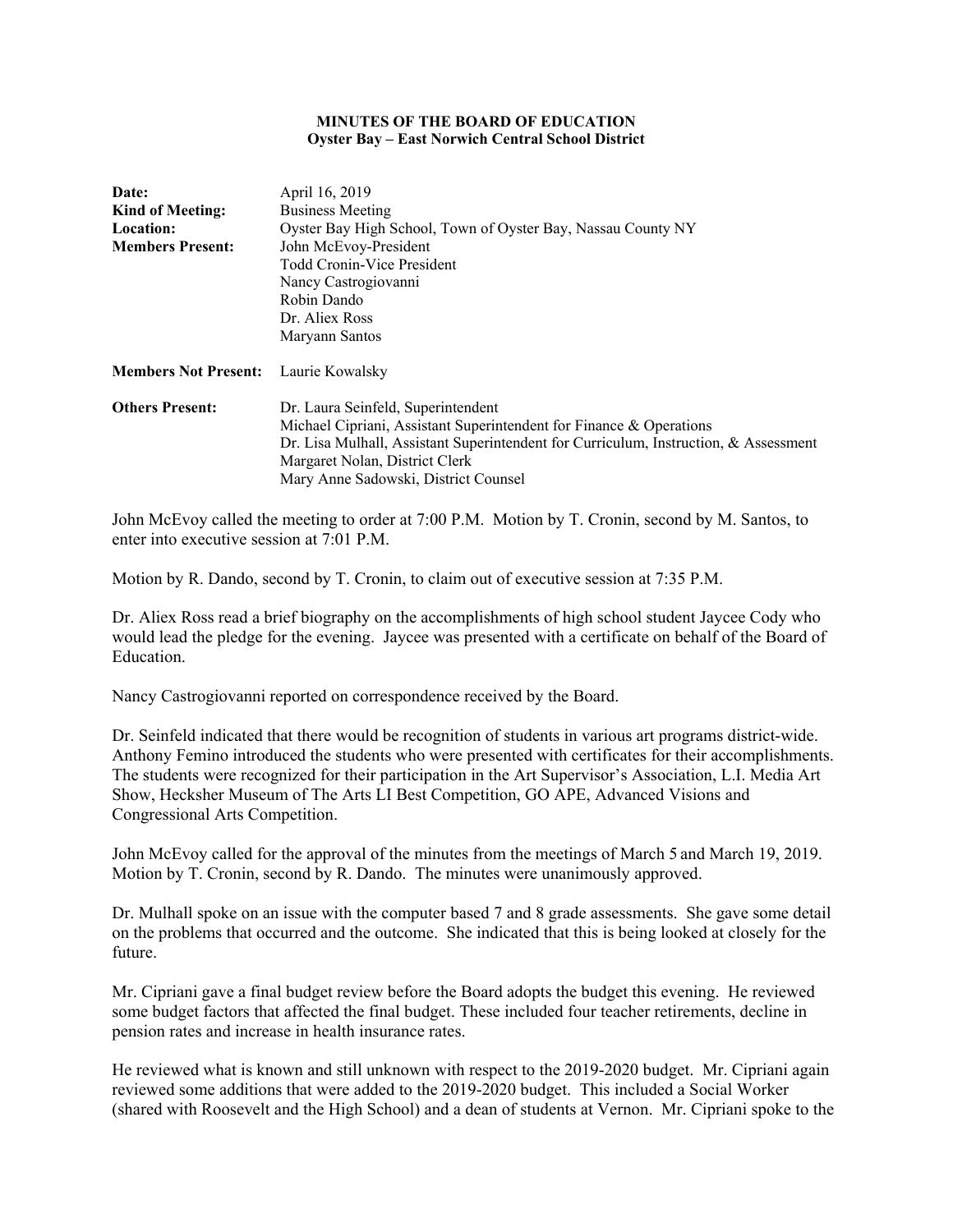Board about an additional transportation allocation. He gave the Board detail on the RFP and stated that this increase would be about 7%. The Board discussed the program enhancements and the additional transportation cost. Mr. Cipriani compared the difference between the adopted 2018-2019 budget and the 2019-2020 budget relative to the budget increase, levy increase and the tax cap. He stated that the proposed budget is below the tax levy limit by \$78,000. He reviewed additional revenue sources. He reviewed the remaining budget timeline.

Mr. Cipriani gave some detail on the teacher retirement reserve which was approved by the governor. He stated that up to 2% of certified salaries can be put in the reserve annually which for Oyster Bay would be approximately \$500,000. If the Board approves this reserve a resolution will be on the May  $28<sup>th</sup>$  agenda to set this up. The Board asked questions relative to this reserve and Mr. Cipriani explained how the money in the teacher retirement reserve would be used.

Ryan Butler provide the Board with an update on the food service program as well as where the District is with the bid process. He stated that later this month the bid will go up to the Child Nutrition. The bid opening is June  $17<sup>th</sup>$  and he and Mr. Cipriani have worked with the consultant and they were hoping for multiple vendors to bid. He explained the process of obtaining bidders and that this is a single year contract renewable at May CPI for four years.

The Board asked Mr. Butler some questions relative to this process.

Mr. Cipriani gave a safety team update. He spoke on the cameras that are throughout the District and that currently the District is at its limit with cameras that the server can handle. He indicated that he was looking for approval to use Nassau BOCES which would allow the District to increase the amount of cameras used throughout the District. He spoke on the advantages of using BOCES for this service. After discussion, the Board agreed.

The Board accepted questions and comments from the community, on agenda items, at this time.

Motion by R. Dando, second by A. Ross, to approve the following:

## **IX PERSONNEL ACTIONS**

**A)** Professional Personnel

RESOLVED, upon the recommendation of the Superintendent of Schools, the Board of Education of the Oyster Bay-East Norwich Central School District hereby approves the following **Professional Personnel and Civil Service Personnel Resolutions as listed:** 

#### 1. *RETIREMENT RESIGNATION*

| 1.1 | NINA KOUMOULIS           | Position:<br>Assigned to:<br>Effective: | <b>Teacher Assistant</b><br>Vernon School<br>6/26/19 |
|-----|--------------------------|-----------------------------------------|------------------------------------------------------|
| 2.  | <b>LEAVES OF ABSENCE</b> |                                         |                                                      |
| 2.1 | <b>KAREN WHELAN</b>      | Position:                               | <b>Teacher Assistant</b>                             |
|     |                          | Status:                                 | Unpaid FMLA                                          |
|     |                          | Effective:                              | 3/23/19                                              |
|     |                          | Period Date:                            | 3/23/19-6/26/19                                      |
|     |                          | Return to Work:                         | 9/3/19                                               |
|     |                          | Assigned to:                            | Oyster Bay High School                               |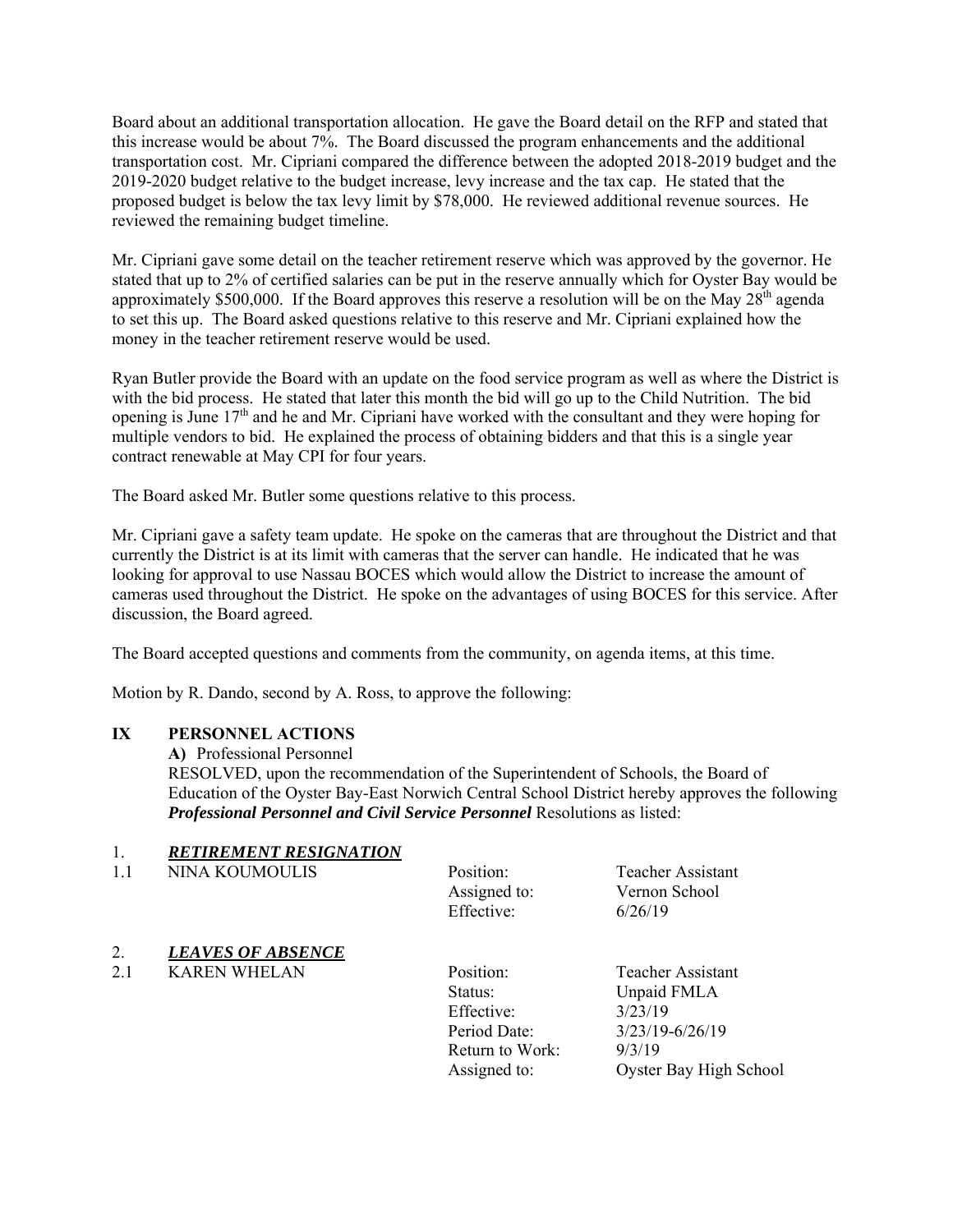| 2.2 | <b>JOHN BRUSH</b>        | Position:<br>Status:<br>Effective:<br>Period Date:<br>Return to Work:<br>Assigned to: | Physical Education Teacher<br>Unpaid FMLA<br>5/2/2019<br>5/2/19-6/26/19<br>9/3/19<br>Oyster Bay High School |
|-----|--------------------------|---------------------------------------------------------------------------------------|-------------------------------------------------------------------------------------------------------------|
| 3.  | <b>APPOINTMENTS</b>      |                                                                                       |                                                                                                             |
| 3.1 | DANIELLE GREENWOOD       | Position:                                                                             | <b>Teacher Assistant</b>                                                                                    |
|     |                          | Status:                                                                               | 5.5 hours per day                                                                                           |
|     |                          | Effective:                                                                            | 4/3/19                                                                                                      |
|     |                          | Period Date:                                                                          | 2018-2019 School Year                                                                                       |
|     |                          | Certification:                                                                        | Teaching Assistant, Level I                                                                                 |
|     |                          | Salary:                                                                               | \$26.25 per hour                                                                                            |
|     |                          | Assigned to:                                                                          | Roosevelt School                                                                                            |
|     |                          | Replacing:                                                                            | New as per 504 student #363623633                                                                           |
| 3.2 | <b>BRANDON BROOKER</b>   | Position:                                                                             | Physical Education Teacher                                                                                  |
|     |                          | Status:                                                                               | Leave Replacement                                                                                           |
|     |                          | Effective:                                                                            | 5/2/19                                                                                                      |
|     |                          | Period Date:                                                                          | $5/2/19 - 6/26/19$                                                                                          |
|     |                          | Salary:                                                                               | BA Step 1, \$290.55/per day+holidays                                                                        |
|     |                          | Certification:                                                                        | Physical Education - Initial Certificate                                                                    |
|     |                          | Assigned to:                                                                          | Oyster Bay High School                                                                                      |
|     |                          | Replacing:                                                                            | J. Brush (FMLA)                                                                                             |
| 3.3 | <b>JENNIFER STAMPFLI</b> | Position:                                                                             | Home Instructor                                                                                             |
|     |                          | Status:                                                                               | As per IEP (#363623593)                                                                                     |
|     |                          | Period Date:                                                                          | 3/25/19-3/29/19                                                                                             |
|     |                          | Salary:                                                                               | \$78.56 per hr 5 hrs max                                                                                    |
| 3.4 | MARGARET EL CHAMI        | Position:                                                                             | Home Instructor                                                                                             |
|     |                          | Status:                                                                               | Replacing D. Henkowicz while on                                                                             |
|     |                          |                                                                                       | FMLA (#062360000)                                                                                           |
|     |                          | Period Date:                                                                          | 4/4/19-6/26/19                                                                                              |
|     |                          | Salary:                                                                               | \$45.00 per hour 90 min per week                                                                            |
| 3.5 | <b>EMILY POWELL</b>      | Position:                                                                             | Home Instructor                                                                                             |
|     |                          | Status:                                                                               | Suspension                                                                                                  |
|     |                          | Period Date:                                                                          | $(\#363623897)$<br>$4/3/19 - 4/5/19$                                                                        |
|     |                          | Salary:                                                                               | \$78.56 per hr 2 hrs max                                                                                    |
|     |                          |                                                                                       |                                                                                                             |
| 3.6 | <b>ERIN STERBENS</b>     | Position:                                                                             | Home Instructor                                                                                             |
|     |                          | Status:                                                                               | Suspension                                                                                                  |
|     |                          |                                                                                       | $(\#363623654)$                                                                                             |
|     |                          | Period Date:                                                                          | 4/4/19-5/3/19                                                                                               |
|     |                          | Salary:                                                                               | \$78.56 per hr 1 hour per day, 15 hrs max                                                                   |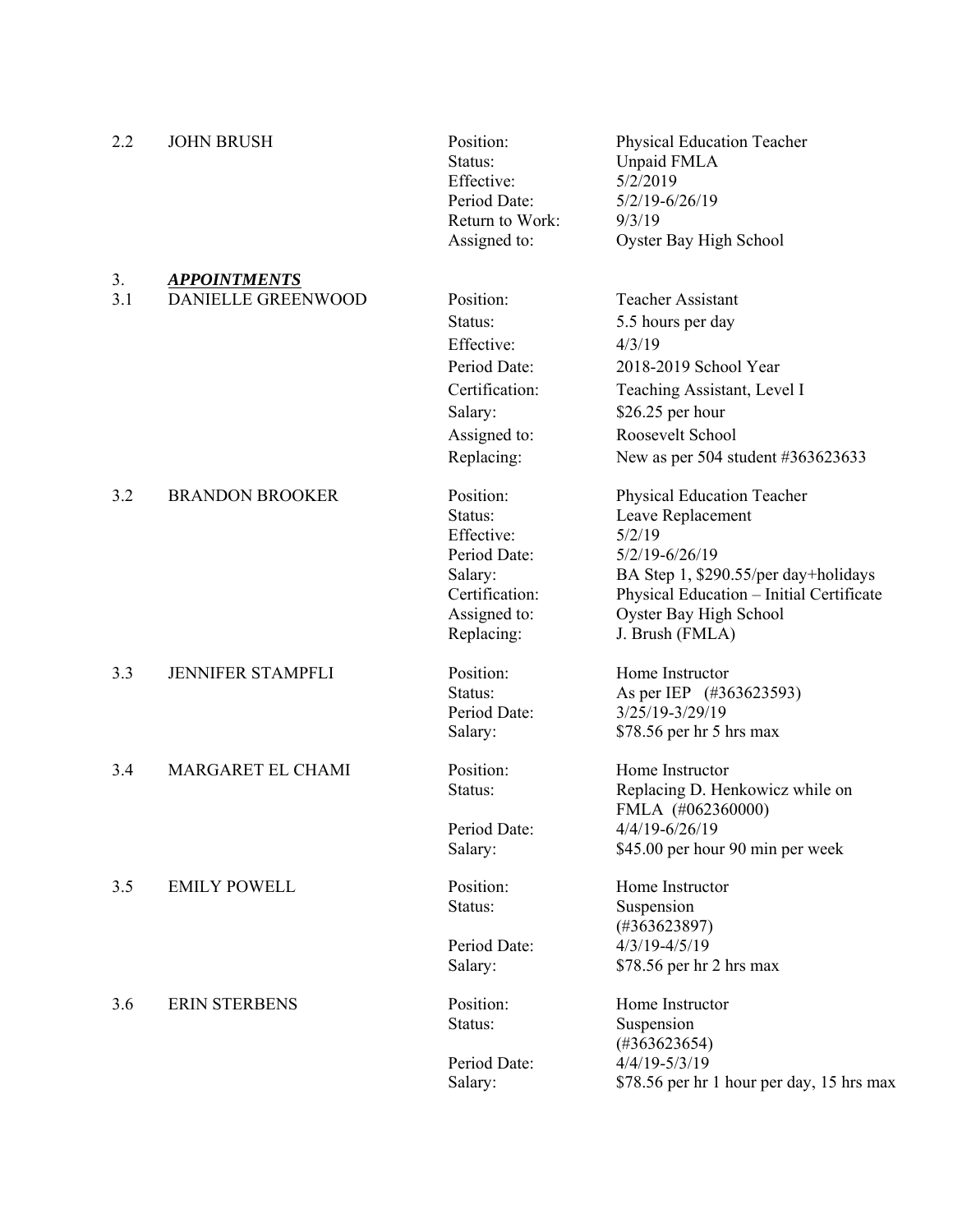| 3.7       | <b>ARLENE NORTHCOTE</b>                                                                     | Position:<br>Period Date:<br>Salary:                                        | <b>AP</b> Proctor<br>5/6/19-5/17/19<br>\$45.00 per hr 50 hrs max                                                                                                |
|-----------|---------------------------------------------------------------------------------------------|-----------------------------------------------------------------------------|-----------------------------------------------------------------------------------------------------------------------------------------------------------------|
| 3.8       | <b>SCORE NYS REGENTS</b><br><b>EXAMS</b>                                                    | Effective:<br>Status:<br>Salary:                                            | 6/25/19<br>4.5 hours each (maximum)<br>\$78.56/hr. As per agreement<br>between OBENCSD & the<br>OBENTA. A list will be appended to the minutes of this meeting. |
| 3.9       | REGENTS REVIEW INSTRUCTORS Effective:                                                       | Status:<br>Salary:                                                          | May/June 2019<br>6 hours each (maximum)<br>\$78.56/hr. (pending student<br>enrollment). As per agreement                                                        |
|           | between OBENCSD & the OBENTA. A list will be appended to the minutes of this meeting.       |                                                                             |                                                                                                                                                                 |
| 3.10      | <b>COACHES</b>                                                                              | Effective:<br>Period Date:<br>Salary:                                       | 2018-2019 School Year<br>Spring<br>According to the Agreement                                                                                                   |
|           | between the OBENCSD and the OBENTA. A list will be appended to the minutes of this meeting. |                                                                             |                                                                                                                                                                 |
| 3.11      | <b>SUBSTITUTE TEACHER</b>                                                                   | Effective:<br>Assigned to:<br>Salary:                                       | 2018-2019 School Year<br>On-call - as needed<br>\$125.00 per day<br>A list will be appended to the<br>minutes of this meeting.                                  |
| B)<br>1.  | Non-Teaching<br><b>RETIREMENT RESIGNATION</b>                                               |                                                                             |                                                                                                                                                                 |
| 1.1       | <b>SCOTT LYLE</b>                                                                           | Position:<br>Assigned to:<br>Effective:                                     | Head Custodian<br>Oyster Bay High School<br>6/29/19                                                                                                             |
| 1.2       | <b>DIANE HANNAH</b>                                                                         | Position:                                                                   | Principal Clerk for<br><b>Buildings and Grounds</b>                                                                                                             |
|           |                                                                                             | Assigned to:<br>Effective:                                                  | District<br>6/28/19                                                                                                                                             |
| 1.3       | ROBERTA KOSAK                                                                               | Position:<br>Assigned to:<br>Effective:                                     | Clerk Typist<br>Oyster Bay High School<br>6/28/19                                                                                                               |
| 2.<br>2.1 | <b>APPOINTMENTS</b><br><b>PAUL LAVERY</b>                                                   | Position:<br>Status:<br>Effective:<br>Salary:<br>Assigned to:<br>Replacing: | Custodian<br>Probationary<br>April 29, 2019<br>\$58,669 prorated 4/29/19<br>through $6/30/19$<br>Roosevelt School<br>N. Johnson                                 |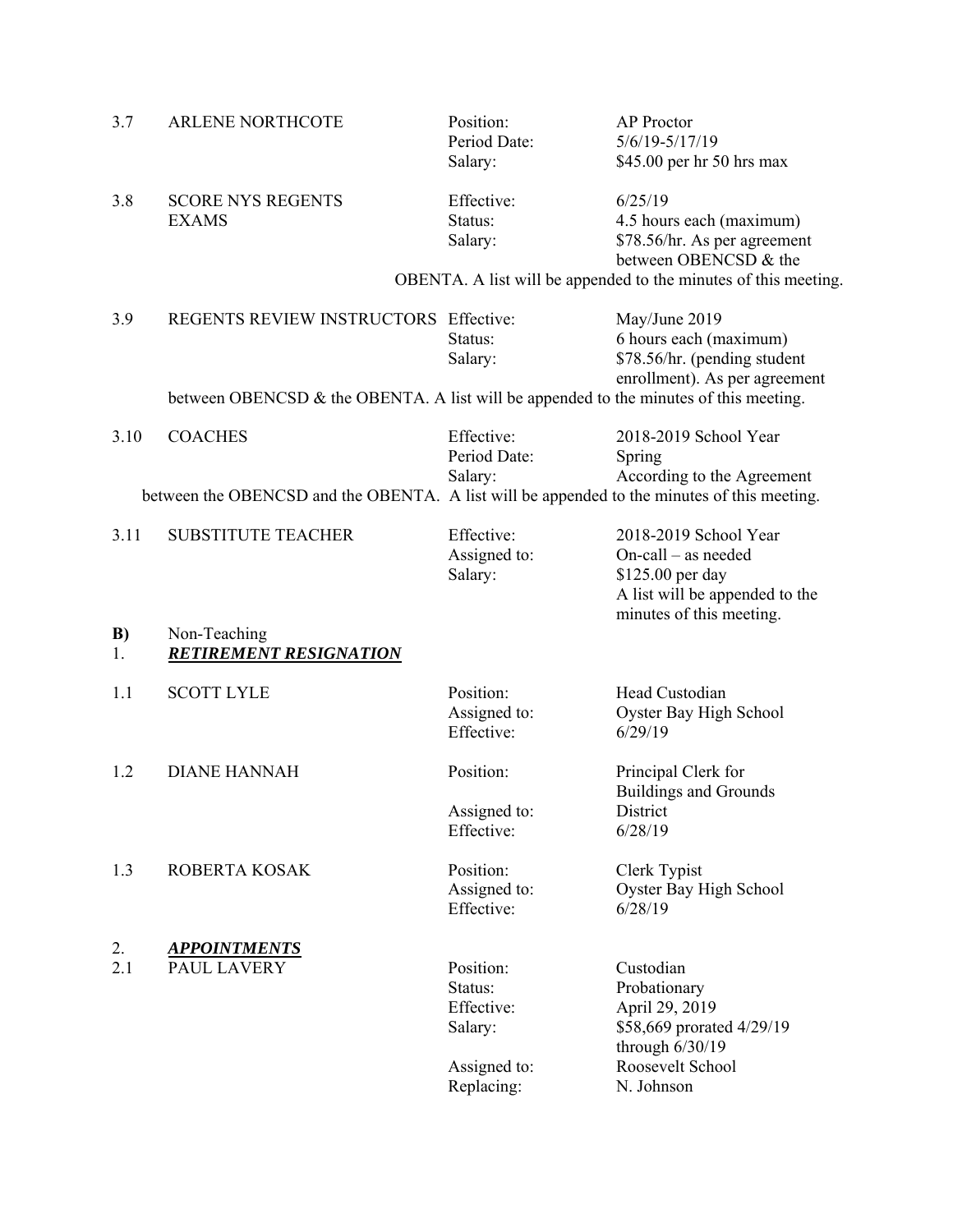| 2.2 | <b>GINA DEFALCO</b>        | Position:<br>Status:<br>Effective:<br>Period Date:<br>Salary:<br>Assigned to:<br>Replacing: | Monitor<br>2.75 hrs per day<br>3/25/19<br>2018-2019 School Year<br>\$14.00 per hour<br>Vernon School<br>S. Cohen (resigned)     |
|-----|----------------------------|---------------------------------------------------------------------------------------------|---------------------------------------------------------------------------------------------------------------------------------|
| 2.3 | DONNA CUNNINGHAM           | Position:<br>Status:<br>Effective:<br>Period Date:<br>Salary:<br>Assigned to:<br>Replacing: | Monitor<br>2.75 hrs day<br>4/1/19<br>2018-2019 School Year<br>\$14.00 per hour<br>Vernon School<br>$New - as per IEP$           |
| 2.4 | <b>DOUGLAS MECKLEY</b>     | Position:<br>Effective:<br>Salary:<br>Assigned to:                                          | Security Aide<br>4/17/19<br>\$21.32 per hour<br>District                                                                        |
| 2.5 | <b>SUSAN PICCIANO</b>      | Position:<br>Effective:<br>Salary:<br>Assigned to:                                          | Security Aide<br>4/17/19<br>\$21.32 per hour<br>District                                                                        |
| 2.6 | <b>SUBSTITUTE MONITORS</b> | Effective:<br>Assigned to:<br>Salary:                                                       | 2018-2019 School year<br>$On$ -Call – as needed<br>\$12.00 per hour -A list will be<br>appended to the minutes of this meeting. |

Discussion: Robin Dando asked a question about the buildings and grounds position. Dr. Seinfeld indicated that it would be discussed in executive session

Motion unanimously carried.

Motion by T. Cronin, second by R. Dando, to approve the following:

## **X BUSINESS ACTIONS**

RESOLVED, upon the recommendation of the Superintendent of Schools, the Board of Education of the Oyster Bay-East Norwich Central School District hereby approves the following *Business* Resolutions as listed:

## **A) TREASURER'S REPORT**

RESOLVED, upon the recommendation of the Superintendent of Schools, the Board of Education accepts the Treasurer's Report as submitted March, 2019.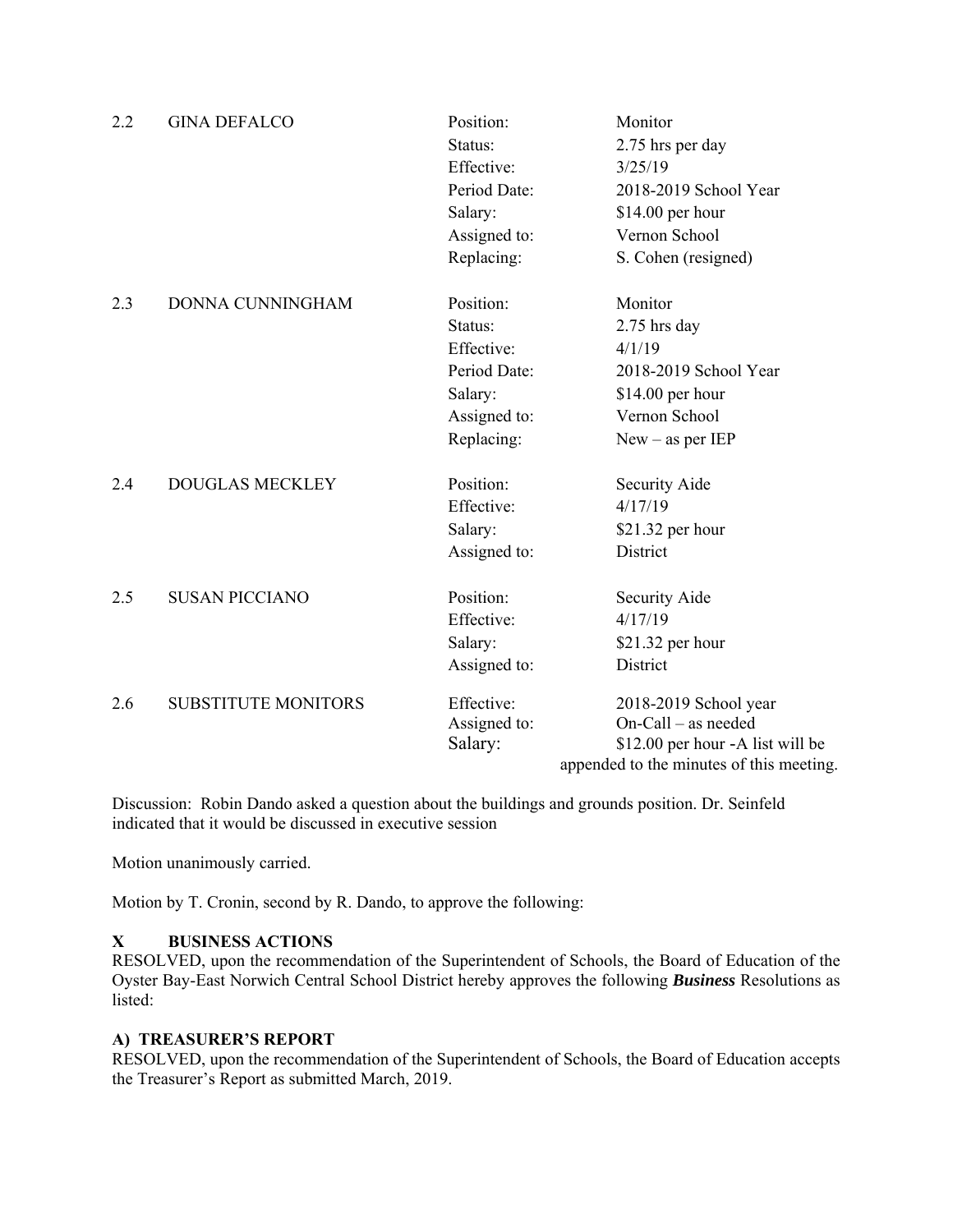## **B) ACCEPTANCE OF WARRANT**

The Board of Education hereby accepts the Warrant of Schedules and Claims as presented by the Internal Claims Auditor to the Treasurer for the month of March, 2019.

## **C) TRANSFER OF FUNDS**

RESOLVED, upon the recommendation of the Superintendent of Schools, the Board of Education approves the following budget transfers: Transaction #3396-3304.

#### **D) EXTRA CLASSROOM ACTIVITY FUNDS**

RESOLVED, upon the recommendation of the Superintendent of Schools, the Board of Education accepts the report of the Extra Classroom Activity Funds as submitted for March, 2019.

Motion unanimously carried.

Motion by T. Cronin, second by R. Dando, to approve the following:

## **XI SPECIAL SERVICES**

RESOLVED, upon the recommendation of the Superintendent of Schools, the Board of Education of the Oyster Bay-East Norwich Central School District hereby approves the following *Special Services*  Resolution as listed:

#### **A) CPSE/CSE MINUTES**

RESOLVED, the Board of Education of the Oyster Bay-East Norwich Central School District has arranged that the following appropriate special education programs and/or services be provided as recommended by the Committee on Special Education:

| <b>CPSE:</b> |                |                                   |
|--------------|----------------|-----------------------------------|
| 02/06/2019   | 1              | Reevaluation/Annual Review        |
| 03/07/2019   | 2              | <b>Annual Review</b>              |
| 03/14/2019   | $\mathbf{1}$   | <b>Requested Review</b>           |
| 03/18/2019   | 1              | <b>Requested Review</b>           |
| 03/20/2019   | 1              | <b>Requested Review</b>           |
| 03/20/2019   | 1              | <b>Annual Review</b>              |
| 03/28/2019   | 1              | <b>Requested Review</b>           |
| 04/04/2019   | 1              | Initial Eligibility Determination |
| 04/12/2019   | $\overline{2}$ | <b>Annual Review</b>              |
| <u>CSE:</u>  |                |                                   |
| 02/02/2019   | 1              | <b>Annual Review</b>              |
| 02/04/2019   | 1              | <b>Annual Review</b>              |
| 02/04/2019   | 2              | Reevaluation/Annual Review        |
| 02/08/2019   | $\mathbf{1}$   | <b>Annual Review</b>              |
| 02/08/2019   | 1              | <b>Requested Review</b>           |
| 02/11/2019   | 3              | <b>Annual Review</b>              |
| 02/13/2019   | 1              | <b>Annual Review</b>              |
| 02/13/2019   | 3              | Reevaluation/Annual Review        |
| 02/14/2019   | $\overline{2}$ | <b>Annual Review</b>              |
| 02/15/2019   | $\mathbf{1}$   | Reevaluation/Annual Review        |
| 02/25/2019   | 2              | <b>Annual Review</b>              |
| 02/25/2019   | $\overline{2}$ | Reevaluation/Annual Review        |
|              |                |                                   |
| 02/26/2019   | $\overline{2}$ | <b>Annual Review</b>              |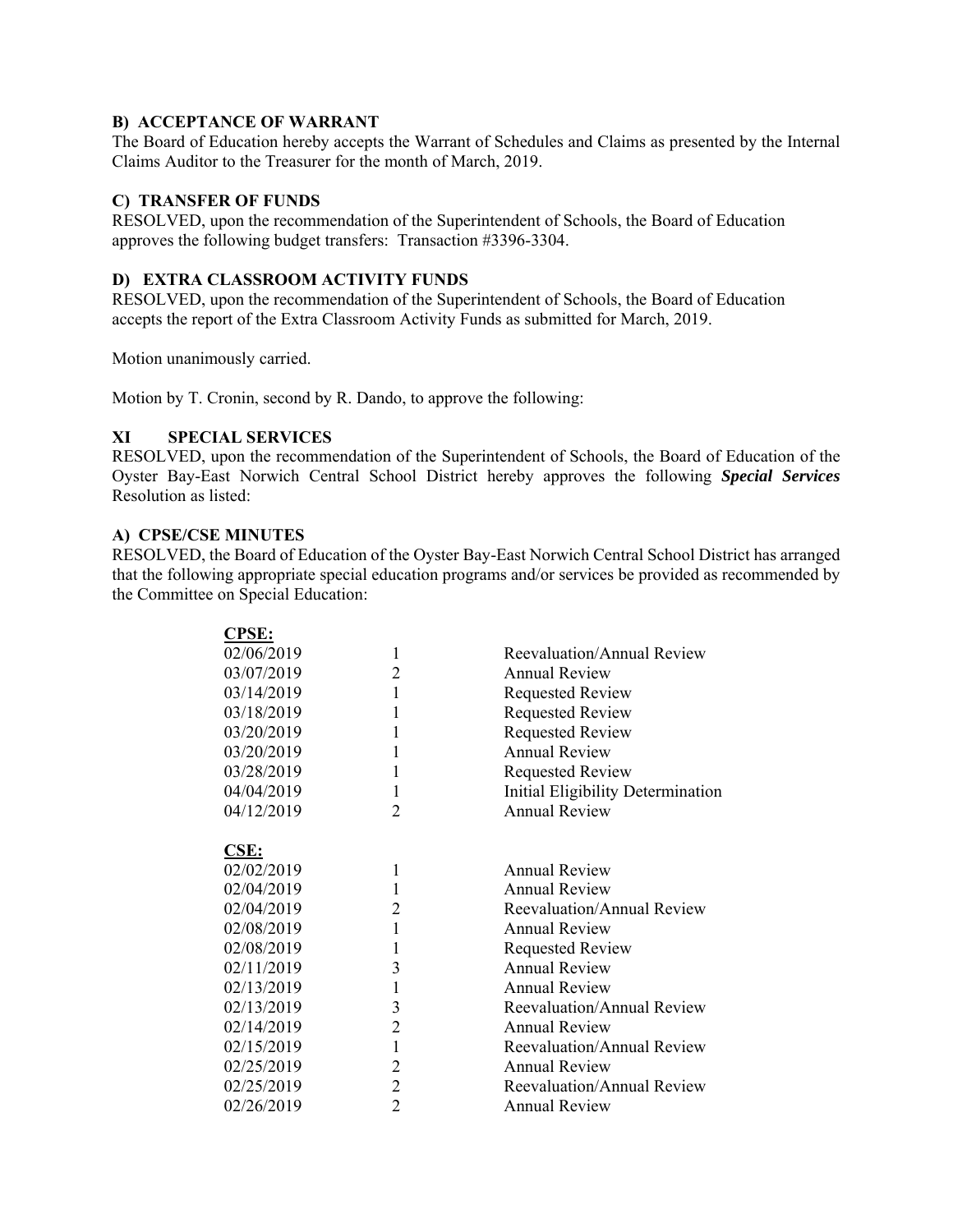| 02/26/2019                  | 1              | Reevaluation/Annual Review                |
|-----------------------------|----------------|-------------------------------------------|
| 02/27/2019                  | 5              | <b>Annual Review</b>                      |
| 02/27/2019                  | 3              | Reevaluation/Annual Review                |
| 02/28/2019                  | 1              | <b>Requested Review</b>                   |
| 02/28/2019                  | 5              | Reevaluation/Annual Review                |
| 02/28/2019                  | 5              | <b>Annual Review</b>                      |
| 03/01/2019                  | 3              | <b>Annual Review</b>                      |
| 03/01/2019                  | 1              | <b>Reevaluation Review</b>                |
| 03/04/2019                  | 1              | <b>Annual Review</b>                      |
| 03/05/2019                  | 1              | <b>Annual Review</b>                      |
| 03/06/2019                  | $\overline{2}$ | <b>Annual Review</b>                      |
| 03/07/2019                  | $\mathbf{1}$   | Reevaluation/Annual Review                |
| 03/08/2019                  | 3              | <b>Annual Review</b>                      |
| 03/08/2019                  | 1              | Reevaluation/Annual Review                |
| 03/11/2019                  | 1              | <b>Requested Review</b>                   |
| 03/11/2019                  | 1              | <b>Annual Review</b>                      |
| 03/11/2019                  | 2              | Reevaluation/Annual Review                |
| 03/12/2019                  | 3              | <b>Annual Review</b>                      |
| 03/12/2019                  | 1              | Reevaluation/Annual Review                |
| 03/13/2019                  | 1              | <b>Requested Review</b>                   |
| 03/13/2019                  | 1              | <b>Annual Review</b>                      |
| 03/14/2019                  | 3              | <b>Annual Review</b>                      |
| 03/15/2019                  | 1              | <b>Annual Review</b>                      |
| 03/15/2019                  | 1              | Reevaluation/Annual Review                |
| 03/19/2019                  | 1              | <b>Annual Review</b>                      |
| 03/19/2019                  | 1              | Reevaluation/Annual Review                |
| 03/20/2019                  | 1              | Initial Eligibility Determination         |
| 03/21/2019                  | 1              | <b>Requested Review</b>                   |
| 03/21/2019                  | 4              | <b>Annual Review</b>                      |
| 03/22/2019                  | 2              | <b>Annual Review</b>                      |
| 03/25/2019                  | 4              | <b>Annual Review</b>                      |
| 03/26/2019                  | 1              | Requested Review                          |
| 03/27/2019                  | 1              | <b>Requested Review</b>                   |
| 03/27/2019                  | 1              | <b>Annual Review</b>                      |
| 03/28/2019                  | 1              | <b>Requested Review</b>                   |
| 03/28/2019                  | 1              | Reevaluation/Annual Review                |
| 03/28/2019                  | $\overline{2}$ | Initial Eligibility Determination         |
| 03/29/2019                  | 1              | Initial Eligibility Determination         |
| 504                         |                |                                           |
| 02/27/2019                  | 1              | Initial Eligibility Determination Meeting |
| 03/13/2019                  | 1              | Transfer Student - Agreement No Meeting   |
| Motion unanimously carried. |                |                                           |

Motion by R. Dando, second by T. Cronin, to approve the following:

# **XII NEW BUSINESS**

RESOLVED, upon the recommendation of the Superintendent of Schools, the Board of Education of the Oyster Bay-East Norwich Central School District hereby approves the following New Business Oyster Bay-East Norwich Central School District hereby approves the following *New* Resolutions as listed: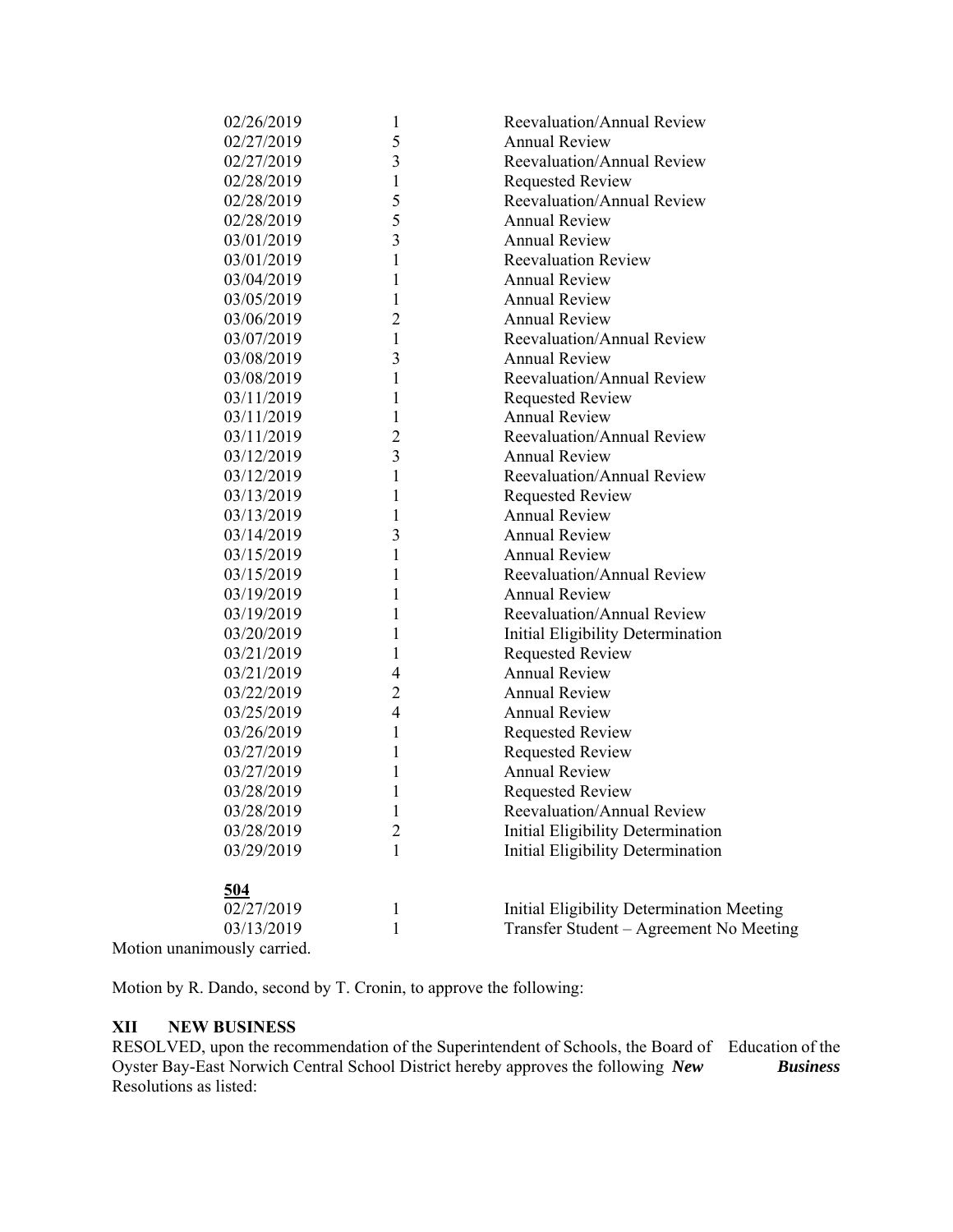## **A) HEALTH AND WELFARE SERVICES AGREEMENT CONTRACT – NON PUBLIC SCHOOL ATTENDEES**

RESOLVED, upon the recommendation of the Superintendent of Schools, the President of the Board of Education of the Oyster Bay – East Norwich Central School District is authorized to sign a Health and Welfare Services agreement with the Jericho Union Free School District for the purpose of having the Jericho Union Free School District provide the Health and Welfare services to students residing in Oyster Bay – East Norwich and attending a non-public school located in Jericho, as per Section 912 of the Education Law, for the 2018-19 school year.

| Solomon Schechter | \$2,643.16  | $(2 \omega \$ \$1,321.58)       |
|-------------------|-------------|---------------------------------|
| L.I. Lutheran     | \$14,537.38 | $(11 \omega \text{ $1,321.58})$ |
| TOTAL:            | \$17,180.54 |                                 |

## **B) APPROVAL OF HOLIDAY SCHEDULES FOR CLERICAL/CUSTODIAL UNITS**

RESOLVED, upon the recommendation of the Superintendent of Schools, the Board of Education hereby approves the holiday schedules submitted by the Clerical and Custodial Bargaining Units for the 2019-2020 school year.

# **C) ADOPTION OF 2019/2020 SCHOOL BUDGET**

RESOLVED, the Board of Education of the Oyster Bay-East Norwich Central School District adopts the proposed budget for the 2019-2020 school year, in the amount of \$58,748,267.

## **D) PLACEMENT OF 2019/2020 PUBLIC LIBRARY BUDGET ON BALLOT**

RESOLVED, the Board of Education of the Oyster Bay-East Norwich Central School District approves the placement on the ballot of May 21, 2019, of the proposed Oyster Bay-East Norwich Public Library budget for the 2019-2020 year, as follows:

| Total Budget                    | \$2,067,856 |
|---------------------------------|-------------|
| Minus Appropriated Fund Balance | \$115,000   |
| <b>Minus Estimated Receipts</b> | \$ 25,000   |
| Amount to be Raised by Taxation | \$1,927,856 |
|                                 |             |

## **E) REAL PROPERTY TAX REPORT CARD**

RESOLVED, that the Board of Education of the Oyster Bay-East Norwich CSD approves the Real Tax Report Card prepared by the Business Office for the 2019 Annual District Meeting and

BE IT FURTHER RESOLVED, that a copy of said Report Card will be submitted to the State Education Department on April 17, 2019; which is 24 hours after Board of Education adoption of the 2019-2020 school budget.

# **F) APPOINTMENT OF ANNUAL MEETING CHAIRPERSONS**

RESOLVED, the Board of Education appoints John McEvoy and Robin Dando to serve as cochairpersons of the Annual District Meeting to be held on May 21, 2019 without compensation.

# **G) APPOINTMENT OF COOPERATIVE BIDDING AGENT – TEL/LOGIC INC. D/B/A TEXTBOOK CENTRAL**

RESOLVED, upon the recommendation of the Superintendent of Schools, the Board of Education of the Oyster Bay – East Norwich CSD, appoints Tel/Logic Inc. D/B/A Textbook Central, as sole administrative agent for the purchase and distribution of all non-public and private school textbooks needed for the 2019- 20 school year at the following fee schedule: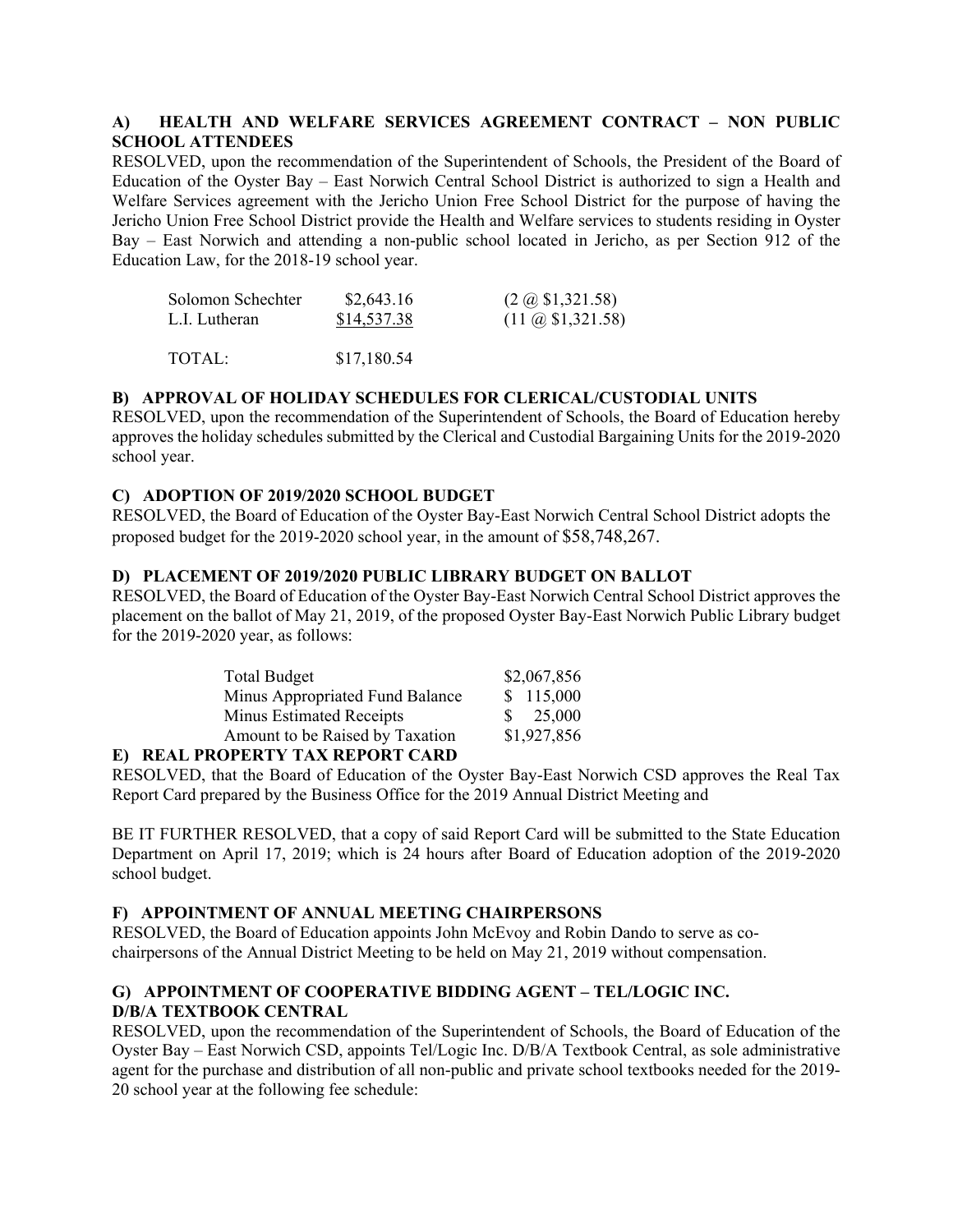First 1-25 students/school \$28.60/student Next 26-250 students/school \$22.65/student and Over 250 students/school \$16.85/student

Pursuant to acceptance of a letter of agreement and to authorize the Board President to execute the same.

# **H) APPROVAL OF 2018-2019 BOCES ADMINISTRATIVE BUDGET/BOCES BOARD MEMBER VOTE**

WHEREAS, the Board of Cooperative Educational Services of Nassau County (hereinafter "BOCES") has proposed and presented its tentative Administrative budget for the 2019/2020 school year (July 1, 2019 through June 30, 2020), now therefore be it

RESOLVED, that the BOCES tentative administrative budget for the 2019/2020 school year in the amount of twenty-two million, one hundred ninety thousand, six hundred and sixteen dollars (\$22,190,616) be, and hereby is, approved by this Board.

RESOLVED that the Board of Education of the Oyster Bay-East Norwich Central School District hereby casts one (1) vote each for Ronald Ellerbe, Fran N. Langsner, and Robert "B.A." Schoen to fill three vacancies on the Board of Cooperative Educational Services of Nassau County (3 three year terms commencing on July 1, 2019 and ending June 30, 2022).

#### **I) NASSAU COUNTY BOARD OF ELECTIONS MEMORANDUM OF AGREEMENT**

RESOLVED, upon the recommendation of the Superintendent of Schools, the Board of Education of the Oyster Bay-East Norwich Central School District approves the Election Services Memorandum of Agreement between the Nassau County Board of Elections and the Oyster Bay-East Norwich Central School District.

#### **J) APPOINTMENT OF ELECTION INSPECTORS**

The following people will be appointed as election inspectors for the May  $21<sup>st</sup>$  budget vote at the rate of \$12.00 per hour unless otherwise noted. \*

> Gelabert, Alexander Gelabert, Daniel Gowe, Grace Grieco, Dolores (Chief Election Inspector/\$13.00 per hour) \* Hathaway, Joan Izzo, Paula LeMar, Judy LeMar, Harold Martin, Colleen Martin, James McEvoy, Owen Moore, Kelly Ninesling, Nicole Payton, Lindsey Thienel, Allison Thienel, Jessica

#### **K) SCHOLARSHIP APPROVAL**

RESOLVED, upon the recommendation of the Superintendent of Schools, the Board of Education accepts the establishment of the following Oyster Bay High School student scholarship:

Kathi Reilly Scholarship